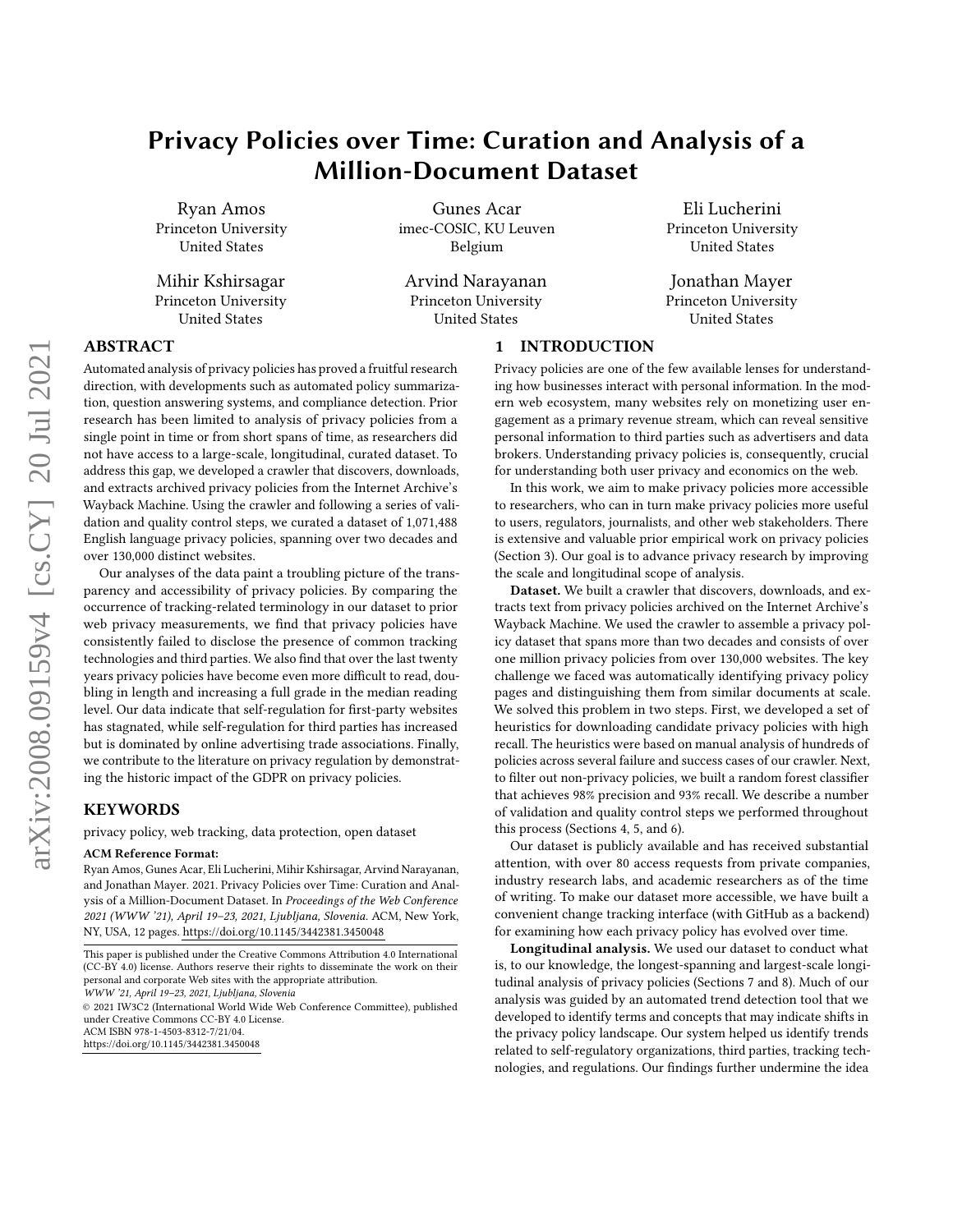that users can reasonably make informed decisions based on the information disclosed in privacy policies.

First, we find that over the last 20 years, privacy policies have become substantially longer—with a median length of 1,522 words in 2019—and moderately less readable, with the median policy being at a college reading level. Websites that are more popular have even less readable policies.

Second, we find that more than 20% of websites have a privacy policy that links to one or more additional privacy policies. If a user wanted to understand the set of applicable privacy policies for one of these websites, they would face an even greater burden.

Third, our results show that, when compared to empirical measurements of web privacy practices, privacy policies vastly underreport tracking technologies and third parties.

Fourth, consistent with prior work on privacy regulation, we find that the GDPR prompted the most widespread changes to privacy policies in the last decade.

Finally, we examine which self-regulatory bodies have experienced growth and which have stagnated.

Our analysis and dataset help pave the way for researchers to understand the connection between government regulation, selfregulation, and user privacy. Understanding the impacts of past actions can help drive evidence-based methods for creating effective privacy policy legislation. Our work is a step in this direction.

#### 2 LEGAL BACKGROUND

In this section, we review the evolving legal context for privacy policies in the United States and the European Union, since we aim to examine how privacy policies respond to legislative and regulatory developments.

Since the early days of the commercial internet, privacy policies have had a hotly contested role in protecting user information. In the United States, voluntary disclosures about data practices by companies in their privacy policies are the foundation of the federal "notice and choice" approach to consumer privacy. The European Union has taken a different direction by specifying what should be included in privacy disclosures as part of its more comprehensive approach to data protection regulation.

Privacy policies in the United States: notice and choice. In the mid-1990s, U.S. policymakers faced a fundamental question about how to regulate privacy online. They could directly regulate data practices, or they could leave privacy protections to the nascent online business ecosystem. Given evidence that market forces were failing to protect privacy and that this might be affecting economic growth, policymakers landed on a light-touch hybrid model. Online services would disclose their privacy practices to consumers on a mostly voluntary basis, then the Federal Trade Commission (FTC) would police those disclosures for accuracy [\[71\]](#page-11-1). The FTC's enforcement actions, which usually result in settlements with consent decrees, would provide guidance to the private sector about best practices and develop a common law of online privacy [\[67\]](#page-11-2).

The underlying theory behind the policy rested on "the fundamental precepts of awareness and choice" [\[56\]](#page-11-3). Specifically, "Datagatherers should inform consumers what information they are collecting, and how they intend to use such data; and Data-gatherers should provide consumers with a meaningful way to limit use and re-use of personal information" [\[56\]](#page-11-3). Lurking in the background was the threat that policymakers would step in with regulation if the light-touch model failed. Additionally, Congress enacted legislation to require disclosures about data practices (and sometimes provide individual privacy rights) in specific sectors, including healthcare (the Health Insurance Portability and Accountability Act) and finance (the Gramm-Leach-Bliley Act).

Children's Online Privacy Protection Act. Children's privacy was the first internet-specific area to be directly regulated in the United States. In 1998, the FTC issued a study of children's privacy, which led it to recommend legislation that would place parents in control of their children's information. COPPA was enacted that year and regulates the collection and use of information of websites directed at children under 13 years of age. COPPA's passage and the threat of further regulation led to the adoption of privacy policies on many popular websites.

California Online Privacy Protection Act. California introduced legislation that requires commercial websites to post privacy policies [\[13\]](#page-10-0). While CalOPPA is a state law, after it came into force in 2004 it quickly became a de facto national privacy policy requirement. The recent California Consumer Privacy Act and California Privacy Rights Act [\[1\]](#page-10-1) represent a break from the notice and choice model, guaranteeing consumers specific privacy rights.

Privacy policies in the European Union: data protection. Europe has taken a more direct approach to privacy regulation, specifying the information that businesses must disclose about their privacy practices and guaranteeing individual privacy rights.

Data Protection Directive. The DPD, which went into effect in 1998, required EU member states to establish comprehensive privacy regimes that included disclosures, opt-out rights, and specific protections for sensitive data, including information about religious beliefs, sexual orientation, medical history, and financial circumstances. These rights were enforced by specialized regulatory agencies, data protection authorities, in the member states.

General Data Protection Regulation. In 2016, the EU overhauled its approach to protecting privacy by enacting the GDPR. The GDPR includes a comprehensive slate of privacy disclosure and control requirements, and it opens the door to serious penalties for violations. Most relevant to our work, the GDPR mandates a number of specific disclosures about how firms process individual data and how individuals can exercise their privacy rights. Online services typically provide these disclosures in their privacy policies.

## <span id="page-1-0"></span>3 RELATED WORK

Increasing adoption of privacy policies and changes in the regulatory environment have led to a rich research literature. We briefly synthesize several strands of study that relate to this project.

Marketplace and longitudinal studies. The earliest work on privacy policies consisted of marketplace surveys. A sequence of studies by the FTC [\[16,](#page-10-2) [17\]](#page-10-3) and Culnan [\[24\]](#page-10-4), from 1998 to 2000, found that U.S. websites were rapidly adopting privacy policies but that the content of policies was often spotty. In the U.K., a 2002 Information Commissioner's Office (ICO) study reported similar results [\[75\]](#page-11-4). More recent surveys have called attention to privacy policy shortcomings in specific sectors, such as healthcare [\[70\]](#page-11-5) and finance [\[10\]](#page-10-5). In a market survey concurrent to this project,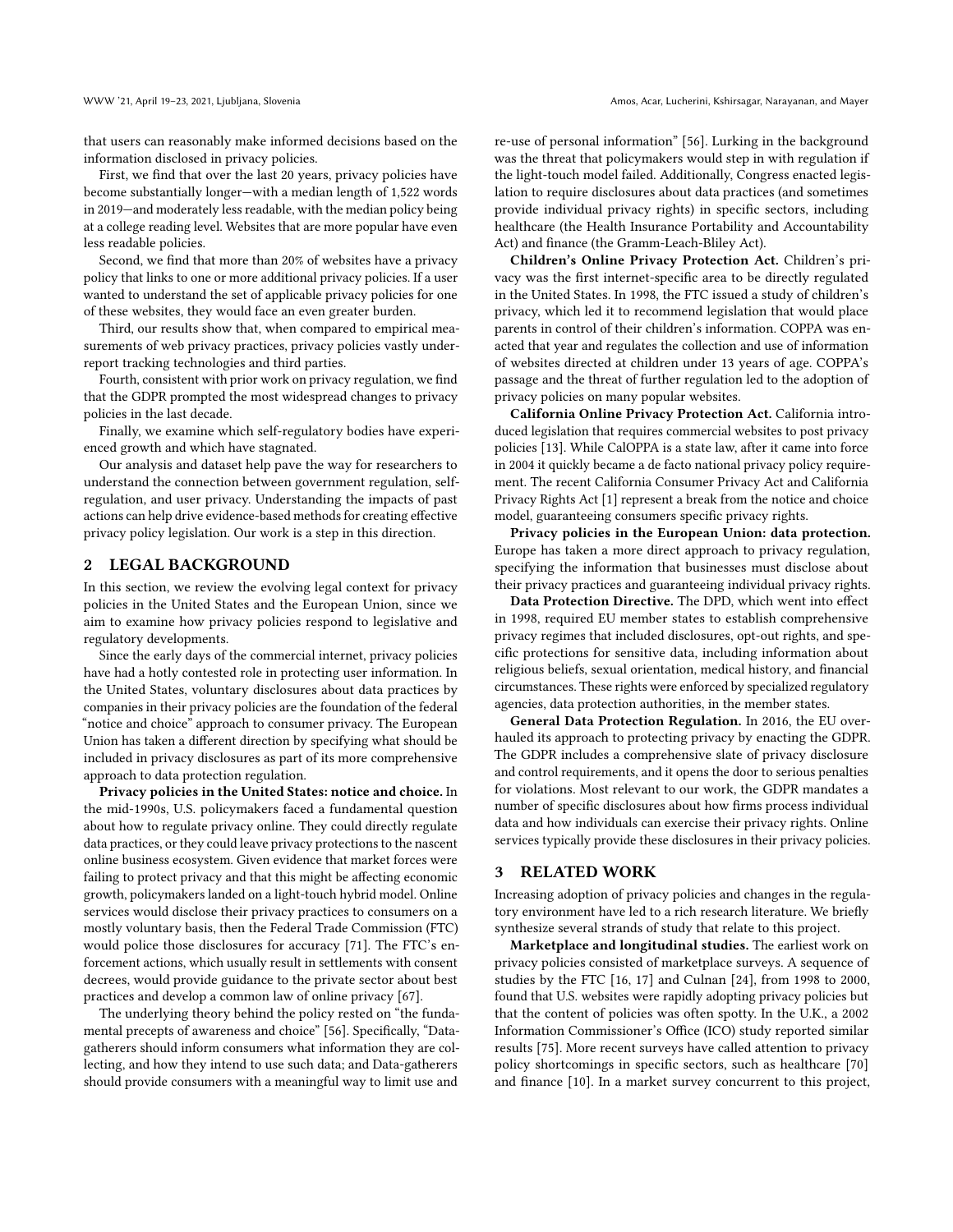Srinath et al. report readability scores, topic models, key phrases, and textual similarity for a corpus of just over a million privacy policies [\[68\]](#page-11-6).

Several projects have expressly incorporated a longitudinal dimension. Milne and Culnan compared data from a set of marketplace surveys between 1998 and 2001, concluding that privacy policy adoption was increasing and that policies were including greater disclosures about collection, sharing, choice, security, and cookies [\[50\]](#page-11-7). Later, Milne et al. compared a sample of privacy policies from 2001 and 2003, finding that readability was decreasing and length was increasing [\[52\]](#page-11-8). Antón et al. examined a small number of healthcare privacy policies between 2000 and 2003, observing similarly decreased readability and greater disclosures [\[4\]](#page-10-6).

Recent work has used longitudinal privacy policy analysis to examine the effects of the GDPR. Degeling et al. used crawl data from 2018 and Wayback Machine data from 2016 and 2017 to examine privacy policies on over 6,000 websites before and after the GDPR took effect; the findings include a slight uptick in privacy policy adoption, increased use of key phrases related to the GDPR, and inconsistent privacy policy update practices [\[25\]](#page-10-7). Linden et al. evaluated a privacy policy corpus of similar size, using Wayback Machine snapshots from 2016 and 2019, and found that privacy policies were longer, more likely to include categories of disclosures, and generally included more specific disclosures [\[44\]](#page-11-9).

We contribute to this area of literature with a longitudinal analysis of much larger scope, both in time (spanning over two decades) and in number of websites (over 130,000). We characterize longerterm document-level trends than the prior work, characterize trends by website popularity, and contextualize shifts associated with the GDPR (Section [7\)](#page-6-0). We also provide the first longitudinal analysis of specific trends (Section [8\)](#page-7-0).

Research datasets. Another thread in the privacy policy literature is developing privacy policy research datasets to enable future study. Ramanath et al. contributed the earliest dataset in 2014, a collection of over 1,000 manually segmented privacy policies [\[61\]](#page-11-10). In 2016, Wilson et al. released OPP-115, a set of 115 manually annotated website privacy policies [\[80\]](#page-11-11). Companion work by Wilson et al. demonstrated the feasibility of crowdsourcing to annotate a privacy policy dataset [\[81\]](#page-11-12). In 2019, Zimmeck et al. contributed APP-350, a dataset of 350 annotated mobile app privacy policies, and MAPS, a dataset of nearly 450,000 app privacy policy URLs [\[85\]](#page-11-13). Concurrent to this work, Srinath et al. released PrivaSeer, a dataset of over 1 million English privacy policies extracted from May 2019 Common Crawl data [\[68\]](#page-11-6). Also concurrent to this work, Zaeem et al. contributed a dataset of hundreds of thousands of privacy policies with associated website categories [\[83\]](#page-11-14).

Our work advances this area of the privacy policy literature by providing what is, to our knowledge, the first large-scale longitudinal dataset. We facilitate future work on changes over time to privacy policies by applying new techniques not only to current privacy policies but also to our curated dataset of historical policies.

Compliance checking. A separate strand of research has examined whether privacy policies are in compliance with legal requirements and whether policies fully disclose data practices (regardless of legal requirements). Several projects have compared privacy policies to data flows and app permissions, noting pervasive gaps in disclosures [\[66,](#page-11-15) [85\]](#page-11-13). Linden et al. compared pre- and post-GDPR

privacy policies to ICO guidance and found improving though inconsistent compliance [\[44\]](#page-11-9). In the compliance work most similar to our own, Marotta-Wurgler examined nearly 250 privacy policies in 2016 for claims of compliance with regulatory and self-regulatory programs [\[46\]](#page-11-16).

We contribute to the privacy policy compliance literature by evaluating representations about regulatory and self-regulatory programs over time. We identify the long-term rise of specific selfregulatory programs, and we identify shifting representations about regulatory programs in response to legal developments (Section [8.2\)](#page-8-0). We also compare aggregate privacy policy disclosures about advanced tracking technologies to the known level of adoption of those technologies (Section [8.2\)](#page-8-0).

Consumer comprehension. Another line of privacy policy research examines consumer comprehension. Surveys and intervention studies have demonstrated that consumers inconsistently read privacy policies and primarily read privacy policies to exercise control [\[51\]](#page-11-17); consumer trust in websites has little connection to their privacy policies [\[57\]](#page-11-18); consumers have limited comprehension of privacy policy content [\[49,](#page-11-19) [76\]](#page-11-20); consumers interpret privacy policies differently from legal experts [\[63,](#page-11-21) [69\]](#page-11-22); and consumers have difficulty exercising privacy choices in privacy policies [\[31\]](#page-10-8). Studies have repeatedly shown that privacy policies are lengthy and difficult to read [\[29,](#page-10-9) [35,](#page-10-10) [42,](#page-11-23) [48\]](#page-11-24). While the precise readability metrics vary by project, recent work has demonstrated that these metrics are strongly correlated for privacy policies [\[29\]](#page-10-9). Textual analysis has also highlighted the prevalence of ambiguous claims in privacy policies [\[62\]](#page-11-25).

We advance the literature on consumer comprehension of privacy policies by tracking how length and readability have evolved over two decades and across website ranking tiers.

Applied machine learning. A final related area of the privacy policy literature applies machine learning techniques to privacy policy texts. Recent work has identified specific claims in policies and assigned overall grades [\[84\]](#page-11-26), identified choices provided in privacy policies [\[9,](#page-10-11) [54\]](#page-11-27), and enabled structured and free-form queries about privacy policy attributes [\[32\]](#page-10-12). While our own privacy policy analysis relies on heuristics rather than machine learning, the dataset we contribute is intended to enable future machine learning projects to easily present longitudinal results.

## <span id="page-2-0"></span>4 COLLECTING HISTORICAL PRIVACY POLICIES

Privacy policies are intended for human readers, and automating the process of locating the policies and extracting their text is challenging. A further complication is the historical dimension: our goal is to extract privacy policies of websites that may not exist today. In this section, we explain how we addressed these challenges. We discuss how we selected our target set, ethically crawled policies, and ensured a high level of quality.

## 4.1 Building the list of target websites

We began by identifying a set of websites to include in our data collection process. We chose websites that appeared in the Alexa top 100K list between 2009 and 2019. We considered 100K websites to be sufficient to reach into the long tail of the web, yet not so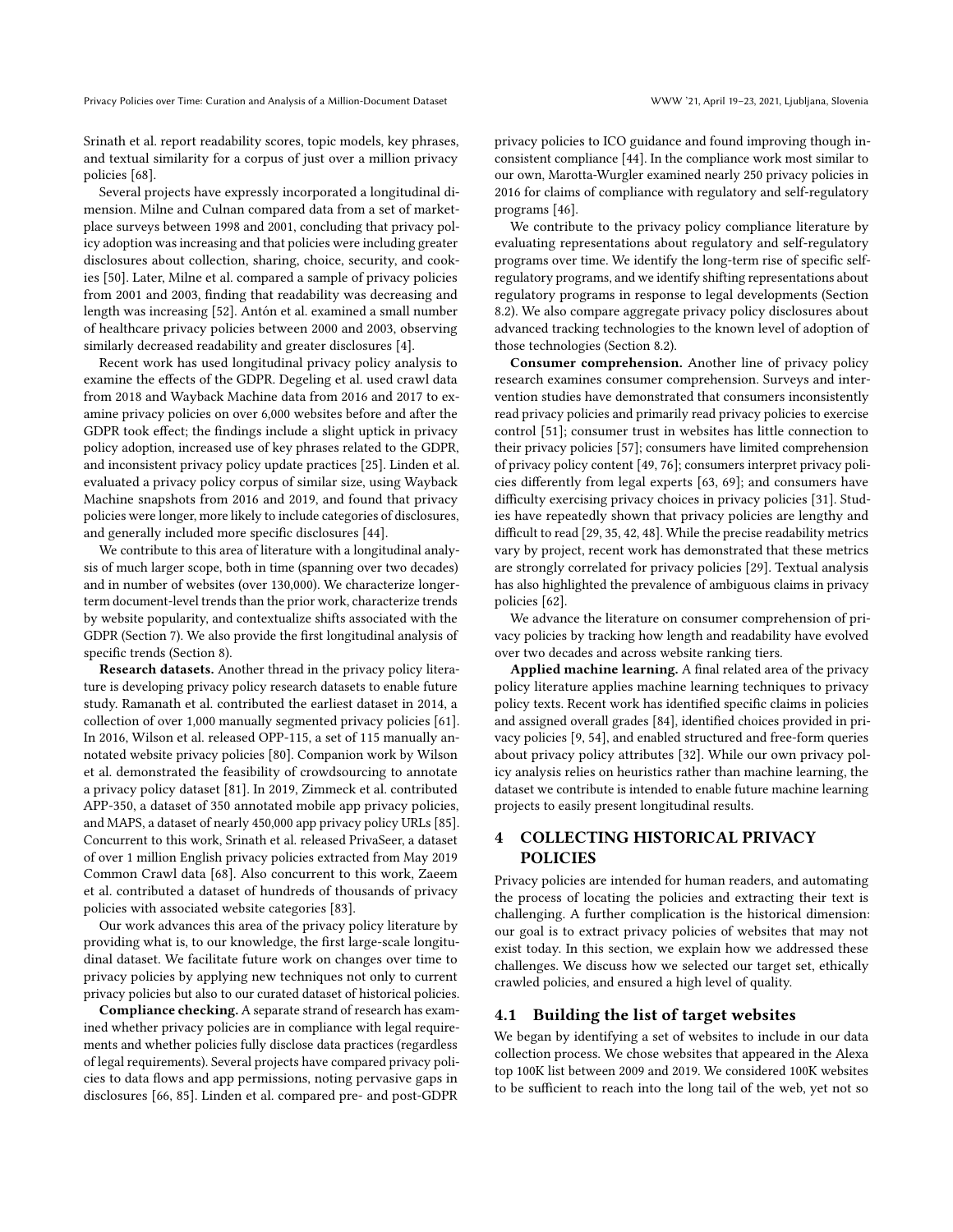

Figure 1: Overview of the data collection steps.

numerous as to pose computational challenges for data collection or analysis.

Next, we selected a method for discretizing time windows in our longitudinal dataset. We struck a trade-off between enabling granular analysis and limiting computational and storage requirements. For each website, we retrieved one snapshot from the first half of the year (January-June), and one from the second half (July-December). We call these six-month time spans intervals, and we use intervals as the basic time unit of our data collection and analysis. We refer to the first interval in a year as "A" and the second as "B," so the first half of 2005 is "2005A." For each interval, we used the daily archives of the Alexa top million list [\[55\]](#page-11-28) to retrieve the Alexa rankings closest to the interval's midpoint: either March 31 (A) or September 30 (B). We collected the Alexa ranks for each interval from the beginning of Alexa's publication in 2009 to 2019. We obtained 541,616 websites by combining all domains that appear in the top 100K of these 22 Alexa lists (two lists per year for 11 years).

## 4.2 Building the list of snapshots

Next, we determined the list of homepage snapshots available on the Wayback Machine by querying their CDX Server API [\[6\]](#page-10-13). When a website had multiple snapshots in a six-month interval, we picked the snapshot closest to the midpoint of the interval. We did not restrict our queries to a time window when searching for snapshots. For instance, if example.com was only listed in the Alexa top 100K in 2019, we included its snapshots from any other year including as early as 1996, the first year for which Internet Archive has crawls [\[5\]](#page-10-14).

#### <span id="page-3-0"></span>4.3 Downloading privacy policies

To download archived privacy policies, we built a custom crawler based on Pyppeteer [\[60\]](#page-11-29).

Language detection. We limited ourselves to privacy policies in English, because our work is motivated by U.S. and EU developments and because evaluating privacy policies in other languages would require additional language proficiency. To exclude non-English websites from our crawls, we ran a language detection crawl that loaded the most recent homepage snapshot of each website, extracted the page text and identified the language of the extracted text using the Polyglot Python library [\[2\]](#page-10-15). If the latest snapshot failed to load, we tried to visit up to three random homepage snapshots to identify the site's language. We identified 280,798 English websites (5,223,228 snapshots), and discarded the remaining 243,060 websites.

Loading the homepage snapshot. To download archived privacy policies, we first loaded the homepage snapshot and ran a language check to make sure the snapshot was in English to account for changes in ownership or localization. Second, we aborted

visits where the crawler attempted to load the live (non-archived) version of the page or a snapshot from another interval due to a redirection. Finally, we monitored all requests that the crawler made and blocked requests that attempted to fetch resources from live websites.

Privacy policy link detection. Privacy policy links are not universally standardized in their text or URL. We chose to use link texts—that is, the clickable text appearing within the <a> element to detect privacy policy links over other link features such as the URL path. Link texts are expected to be recognizable by users, and therefore more likely to contain certain keywords.

We detected policy links using exact and partial keyword matching. We compiled these terms based on prior research [\[43\]](#page-11-30) and adding other terms by manually analyzing a sample of 100 pages where we did not find a privacy policy link in a pilot crawl. The manual analysis of these pages involved searching for privacy policy links and checking whether the linked page's title, headers and content described a privacy policy or not.

The link detection method is designed to be comprehensive and may lead to pages that do not contain actual privacy policies. We detected and removed these false positives after the crawl (Section [5\)](#page-4-0).

Policy download. For each detected privacy policy link, we queried the Wayback Machine CDX API to retrieve the list of snapshots that were in the same time interval as the homepage snapshot. If the link URL ended in ".pdf", we used the Python requests library [\[64\]](#page-11-31) to retrieve the document. If the link URL did not end in ".pdf," we loaded the policy snapshot URL using the Pyppeteer-based crawler and ran a final language check to eliminate non-English policies.

Boilerplate removal and text extraction. Privacy policy webpages typically include boilerplate content that is separate from the policy (e.g., sidebars, footers, and headers). We removed boilerplate and extracted the main article from the page's DOM using the standalone version of Mozilla's Readability library [\[53\]](#page-11-32). Next, we extracted Markdown formatted text from the readable policy web page using the html2text Python library [\[3\]](#page-10-16). Markdown formatting allowed us to retain the links and basic document structure such as headers and lists, with minimal markup overhead.

#### 4.4 Practical and ethical considerations

We confirmed that the Internet Archive's terms of use do not prohibit automated access. Prior to starting our crawls, we sent an email to the IA's contact address to notify them of our study. We note that several prior works used Wayback Machine [\[11,](#page-10-17) [12,](#page-10-18) [40,](#page-11-33) [41\]](#page-11-34).

We took steps to minimize any adverse impact of our crawl on the Wayback Machine's servers. To reduce our bandwidth footprint, we disabled image downloads and limited the number of parallel crawl workers to 256. We slowed down our crawls by pausing the workers when they received HTTP 429 ("Too Many Requests") or HTTP 503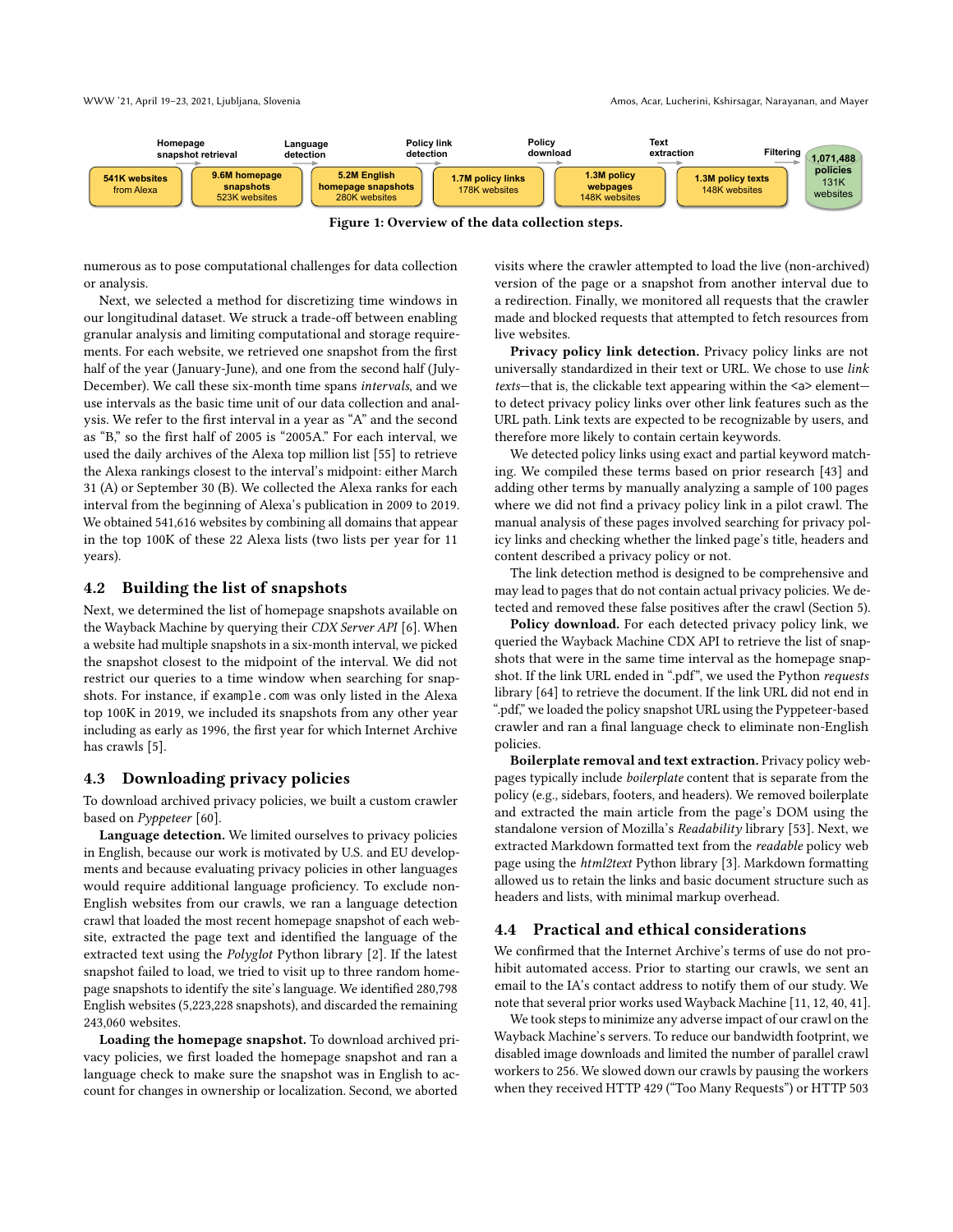<span id="page-4-1"></span>

| <b>Failure cause</b>                         | Count     | Percent |
|----------------------------------------------|-----------|---------|
| No privacy policy link found on homepage     | 2,336,849 | 44.7%   |
| Homepage detected as blank                   | 383,337   | 7.3%    |
| Non-English homepage                         | 310,563   | 5.9%    |
| Policy page is not archived in this interval | 271,736   | 5.2%    |
| Out-of-interval redirection for homepage     | 158,727   | 3.0%    |

Table 1: The five most common causes for the crawler to not download a privacy policy for a homepage. Out-of-interval redirection (row 5) means our crawler was redirected by the Wayback Machine to a snapshot in a different interval.

("Service Unavailable") errors from the Wayback Machine. After starting the crawl, we monitored the Wayback Machine server load stats [\[7\]](#page-10-19) to ensure that we were not imposing a significant load.

## <span id="page-4-2"></span>4.5 Evaluating data quality

To ensure our dataset was of high quality, we manually investigated causes of failure (i.e., homepages where the crawler did not extract privacy policy text). We started with 5,223,228 homepage snapshots, and our crawler was able to download 1,292,420 privacy policy snapshots (24%). Downloads of privacy policies corresponding to the other 3,930,808 homepage snapshots failed due to various causes which we list in Table [1.](#page-4-1) While the high frequency of absent policies may be counter-intuitive, we found that only about 2% of missing policies were attributable to crawler limitations.

The most common cause for a missing privacy policy, by far, was the crawler loading an archived homepage but failing to identify a privacy policy link. The next most common cause was a blank homepage, where the crawler could not extract any text. Another recurring issue was that, though we had attempted to filter our non-English sites before the crawl, some homepage snapshots were classified as non-English.

To investigate the root causes of crawler failures, we manually analyzed 100 random snapshots for each of the most common crawl failures. The main takeaways are: only 4 of 100 homepages where the crawler did not identify a privacy policy link actually had a privacy policy link. Only 3 of 100 homepages detected as blank contained a privacy policy link, while 13 contained some text in a separate frame— typically old webpages. We further explore the relation between the snapshot age and crawl success in Section [6.2.](#page-5-1)

In sum, the overwhelming majority of crawl failures were attributable to homepage snapshots that did not contain a policy link, were not archived by the Wayback Machine (e.g., due to robots.txt rules), or were in a language other than English. The missing privacy policies that are attributable to limitations of the crawler are about 2% of all snapshots (4% of 44.7% + 3% of 7.3%).

## <span id="page-4-0"></span>5 FILTERING THE CORPUS

As discussed in Section [4.3,](#page-3-0) we expect that some of the downloaded pages are not privacy policies. In order to filter out web pages that are not privacy policies, we trained a classifier on manually labeled data from the candidate policies. In this section, we refer to the text of the crawled web pages extracted with html2text as documents.

Labeling definition. In order to label documents as privacy policies (or not), we needed to adopt a definition of what constitutes a privacy policy. We did not select a definition based on legal requirements, since both privacy policy text and applicable law can

be ambiguous; we considered it outside the scope of the project to develop a classifier that accurately determines whether a document satisfies relevant legal requirements. Moreover, different jurisdictions have different legal requirements, which would necessitate further judgment about the applicable law for a given website.

Instead, we aimed to label whether a document is an apparent privacy policy, without determining whether the document meets any particular legal requirements. Specifically, we labeled a document as a privacy policy if it met all of the following criteria:

- The document relates to privacy. This criterion eliminates documents that are irrelevant, notwithstanding the link text.
- The document is legal in nature (e.g., uses legal terminology or appears to have legal significance). This eliminates documents that informally discuss privacy, such as blog posts.

In the course of applying our criteria, we encountered several recurring borderline types of documents. We labeled the following categories of documents as not privacy policies, because the contents were dissimilar or could otherwise be problematic for automated textual analysis.

- Incomplete privacy policies.
- Cookie policies, which only describe the privacy practices of the website with respect to cookies.
- Security policies, which only describe the security practices of the website.
- Mixed documents containing paragraphs that are unrelated to privacy, such as a privacy policy intertwined with terms of service.
- Privacy centers or landing pages, which further link to a privacy policy.
- Privacy policy summaries, which further link to a long-form privacy policy.

Labeling the sample. We started by manually labeling a sample of candidate privacy policies (i.e., documents returned by the crawler) using our criteria. First, we randomly sampled and labeled 1,139 documents. In the sample, the majority of the documents matched the "privacy + policy" link text pattern (as described in Section [4.3\)](#page-3-0). We additionally sampled 50 random documents for each of the six remaining link text patterns so as to reduce overrepresentation of the dominant link text pattern.

To confirm that the labeling was consistent with our criteria, two researchers independently labeled a sample of 100 randomly collected documents using the criteria above. The inter-annotator agreement was  $\kappa = 0.93$ .

Our final labeled dataset contains 1,173 positives (i.e., documents that are privacy policies) and 266 negatives (i.e., documents that are not privacy policies), respectively ∼81.5% and ∼18.5%.

Converting documents to features. We cleaned the documents by removing Markdown tags and retaining inner text. We then removed symbols and the set of English stop words in scikitlearn [\[58\]](#page-11-35). Next, we created word n-gram tokens spanning from unigrams to 4-grams and generated features based on the frequency of occurrence of each token. We excluded tokens that appeared in fewer than 1% of the documents.

We also extracted features from document titles, parsing them from the HTML <title> tag. For PDF files, we obtained titles by using the *pdftitle* library [\[8\]](#page-10-20). We removed symbols and stop words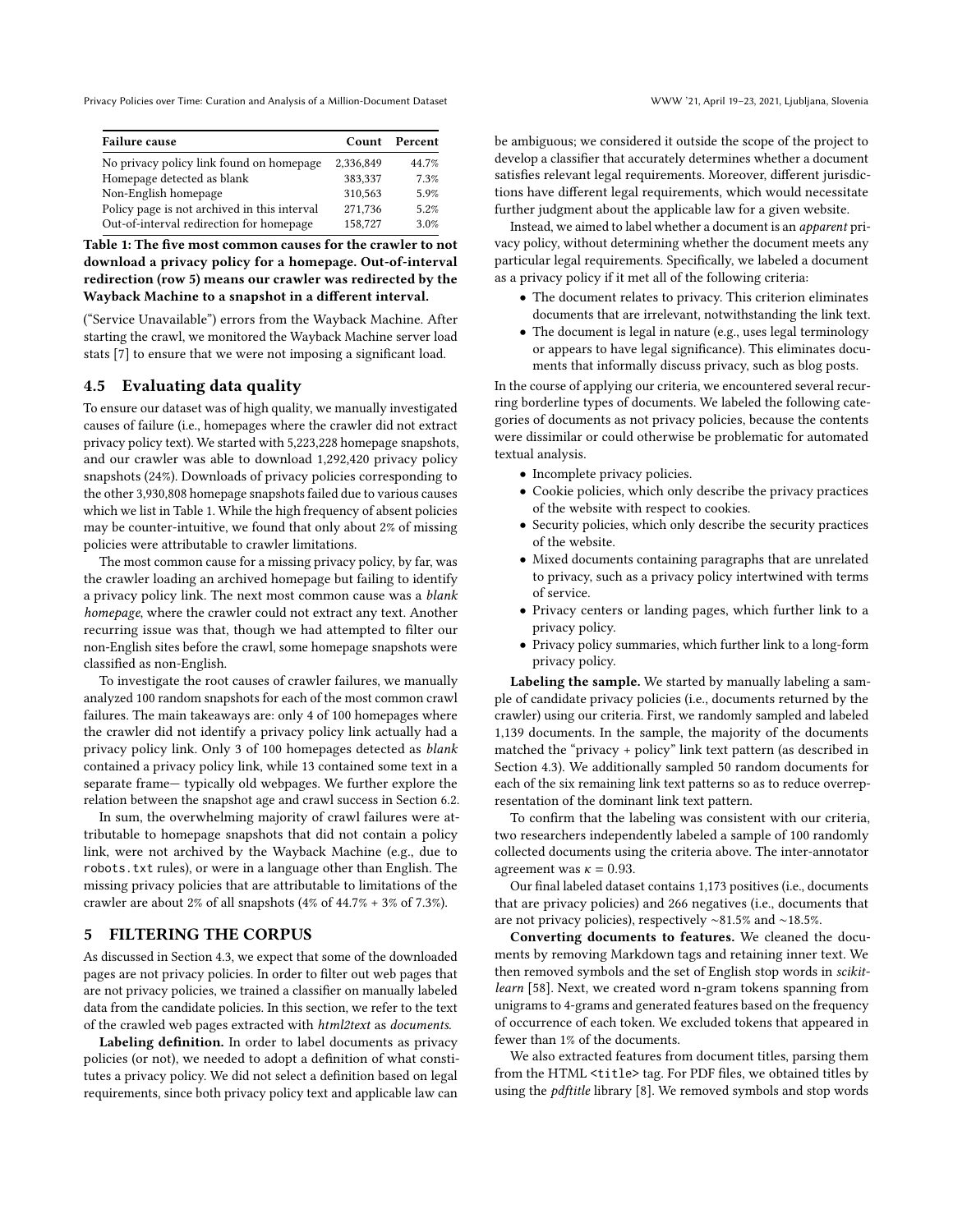

Figure 2: Predictive performance of the privacy policy random forest classifier, applied to held-out documents.

from the titles and we generated features based on the number of occurrences of each unigram in the title. We excluded tokens that appeared in fewer than 1% of the documents.

We additionally extracted features from the link text and document URL. We found that these features did not contribute to classification performance, so we excluded them from our model.

Model training and validation. We trained and tested two model types, random forest and logistic regression, using 10-fold cross validation across varying hyperparameters. We evaluated the models based on maximizing average area under the receiver operating characteristic curve (AUC), since that metric accounts for the class imbalance. The best performing random forest model had a higher mean AUC than the best performing logistic regression model (97% vs. 95%), so we selected the random forest model. leaving us with 910,546 policies from 108,499 sites. We call the 1996 1997 1998 1999 2000 2001 2002 2003 2004 2005 2006 2007 2008 2009 2010

We then considered the tradeoff between precision and recall for the random forest model. We manually selected a classification threshold that prioritized precision over recall, since we anticipate uses of our corpus (e.g., many forms of automated analysis) that may be more sensitive to erroneously including non-privacy policy documents than erroneously omitting privacy policies.

Finally, we evaluated our model on a held-out set of 749 randomly sampled and manually labeled documents, consisting of 651 positives and 98 negatives. The performance of the final model on the held-out set is shown in Figure [2.](#page-5-2) The chosen classification threshold resulted in 97.9% precision and 94.2% recall.

Document Classification. Approximately 17% (220,932) of the documents in the dataset were classified as negatives, with the final dataset totaling 1,071,488 policies. We discuss the release of this data in Section [9.](#page-9-0)

#### <span id="page-5-0"></span>6 CORPUS COMPOSITION

In order to understand the structure and biases of the data, we discuss the dataset composition.

### 6.1 Cleaning the corpus

In order to ensure the quality of our analysis, we purged additional, real policies from our dataset that might lead to a biased analysis. In total, we removed 160,941 policies following the steps listed below,

<span id="page-5-2"></span>WWW '21, April 19-23, 2021, Ljubljana, Slovenia Amos, Acar, Lucherini, Kshirsagar, Narayanan, and Mayer

<span id="page-5-4"></span>



resulting corpus the analysis subcorpus. In sections [6,](#page-5-0) [7,](#page-6-0) and [8](#page-7-0) we use the analysis subcorpus for our analyses.<sup>[1](#page-5-3)</sup>

Parked domains. As our dataset spans more than 20 years, many domains have expired and were parked for monetization. We found that privacy policies of the parking services such as godaddy.com and hugedomains.com were abundant in our dataset as they hosted privacy policies of 7,092 and 2,275 distinct domains, respectively. We built a detection method based on the lists of domain parking services and registrars from prior research [\[38,](#page-11-36) [39,](#page-11-37) [77,](#page-11-38) [78\]](#page-11-39), and the ICANN-Accredited Registrars list [\[34\]](#page-10-21). With this method, we detected 79 parking providers and resellers and removed 24,289 (2.3%) snapshots hosted by these providers.

Homepage redirection. In order to ensure the metadata is consistent with policy content, we removed policy snapshots with a cross-origin homepage redirection (COHR), unless both sites were likely owned by the same entity. Thus, we removed COHR policy snapshots, but we made an exception for websites with common labels in their domain names (e.g. google.com and google.ca) as this may indicate that they are owned by the same organization.

Policy URL. Finally, to remove duplicates, we followed Degeling et al.'s approach based on privacy policy URLs [\[25\]](#page-10-7). When two or more sites shared a policy URL during the same interval, we kept only one, preferring the snapshot where the homepage domain matched the privacy policy domain. This removed 61,220 policies.

#### <span id="page-5-1"></span>6.2 Corpus overview

On average, a website has 8.4 privacy policy snapshots  $(M = 6)$ . Although the dataset contains policies from as early as 1997, 79.4% of the policies are from snapshots archived in 2010 or later. As we briefly explored in Section [4.5,](#page-4-2) we expected the rate of successful downloads from earlier snapshots to be lower, in part due to different website structures, such as greater use of frames.

Figure [3](#page-5-4) shows the number of privacy policies and homepage snapshots per interval. The decreases in the number of policies in 2009B and 2018A also occur in the number of homepage snapshots in those intervals, indicating that these decreases are due to changes in archiving or incomplete archives for those intervals.

Distribution of website categories. We examined the website categories for which we have the best coverage. We collected category data from Webshrinker [\[79\]](#page-11-40), which provides a domain

<span id="page-5-3"></span> $^{1}$  While we removed this data for our analyses, we anticipate that there may be some research questions that would benefit from their inclusion. Accordingly, in our public release, we include both the full corpus and the analysis subcorpus.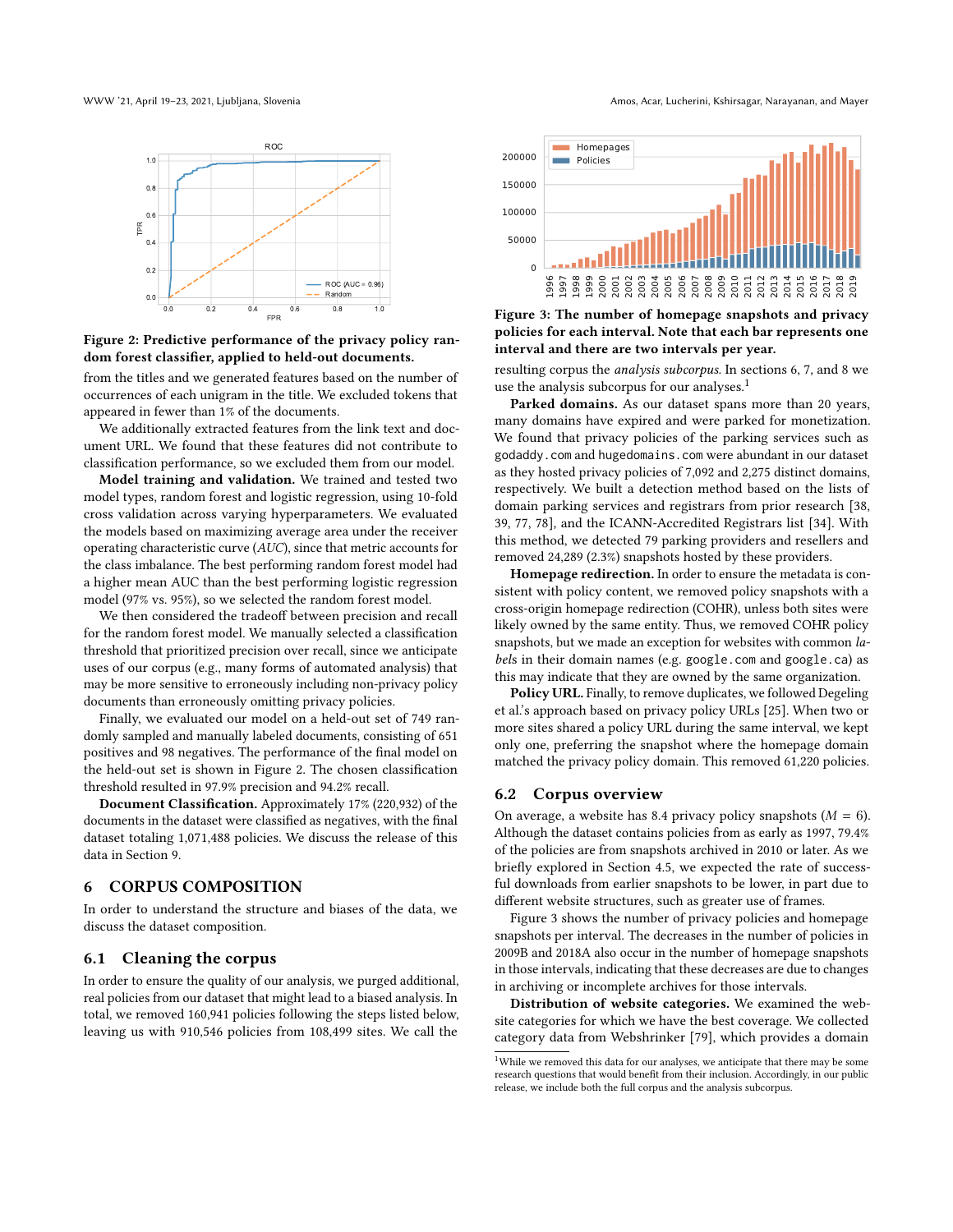<span id="page-6-1"></span>

Figure 4: The distribution of website categories for present and missing sites. "Other" is composed of the 27 least frequent categories for English language websites. Websites which belong to multiple categories are counted once per category. Websites with no listed categories are added to the "uncategorized" category.

<span id="page-6-2"></span>

| Alexa ranks | Homepage snapshots Privacy policies |         | %    |
|-------------|-------------------------------------|---------|------|
| (1, 1K]     | 13,455                              | 5.003   | 37.2 |
| (1K, 10K]   | 104,801                             | 38.959  | 37.2 |
| (10K, 100K) | 980.928                             | 278.324 | 28.4 |
| (100K, 1M]  | 1,339,157                           | 319,866 | 23.9 |
| >1M         | 2,786,853                           | 268.394 | 9.6  |

Table 2: Rate of successful privacy downloads per Alexa rank buckets – based on privacy policies in the analysis subcorpus.

category lookup API. Because category data is not available historically from Webshrinker, we assumed that categories are constant across time. We collected category data for the 108,499 websites in our dataset (present) and an additional 150,192 websites with English homepages that were at one point in the Alexa top 100K (absent), which we show in Figure [4.](#page-6-1) Just a few categories dominate both our dataset and English websites in general, and uncategorized websites are strongly underrepresented in our dataset. Equive of Figure 11.1 The Real of Price (Section 12.2) and the section of the section of the section of the section of the section of the section of the section of the section of the section of the section of the section

Distribution of snapshot Alexa ranks. The distribution of homepages and snapshots by Alexa rank is shown in Table [2.](#page-6-2) The >1M bin contains snapshots for which we do not have an Alexa rank, either because they were not listed in the Alexa top 1M or were captured before 2009. While the majority of our policies come from websites with rank 100K and up, the success rate of obtaining a policy is much higher if the website is in the top 10K.

## <span id="page-6-0"></span>7 DOCUMENT-LEVEL TRENDS

We examine how length, readability, and updates have changed over time. Because most of the privacy policies in our corpus are from 2009-2019, we focus most of our analysis on that time range.

#### 7.1 Comprehension

Policy length. Figure [5](#page-6-3) shows the change in policy length as measured by word count. The median word count has increased gradually over time — doubling between 2009A (876) and 2019B (1522) — and more sharply in recent years, after the introduction of the

<span id="page-6-3"></span>

Figure 5: The median word count of policies binned by Alexa rank. The highlighted region in this and the following figures shows the 95% confidence interval. Ranks are at the time of the snapshot.

<span id="page-6-4"></span>

Figure 6: Median Flesch-Kincaid grade level from 2009 to 2019, binned by Alexa rank.

But the median hides a substantial variance: the 5<sup>th</sup> percentile for word length is 248 words and the 95<sup>th</sup> percentile is 3404 words. Our measurements for the top 10K are roughly consistent with the March 2016 measurements study by Degaling et al., but less so for their post-GDPR March 2018 measurements. Degaling et al. found the median privacy policy word count of the top 500 websites for 28 EU countries to be 2,145 in 2016 (our data: 1K: 2,691, 10K: 2,122) and 3,044 in 2018 (our data: 1K: 3,303, 10K: 2651) [\[25\]](#page-10-7). We believe the inconsistency is due to the difference in website sampling methods.

Readability. Several studies have shown that privacy policies are difficult to read [\[29,](#page-10-9) [42,](#page-11-23) [48,](#page-11-24) [52\]](#page-11-8). Here we examine how readability has changed over time. We measured readability with the Flesch-Kincaid grade level (FKGL) [\[37\]](#page-11-41) using the py-readability-metrics Python library [\[26\]](#page-10-22). Our preprocessing involved removing nonsentence text such as headers, tables, and lists by writing a custom Markdown renderer using the Mistune [\[82\]](#page-11-42) Python library.

The FKGL measurements are shown in Figure [6.](#page-6-4) The median readability score has risen more than a grade level from 2000A (11.9) to 2019B (13.2). More popular websites have less readable policies.

In comparison, Li et al. [\[42\]](#page-11-23) measured the reading difficulty of privacy policies for websites for the 30 Dow Jones companies in 2012, finding an average FKGL of 13.33, which is similar to our findings for top 1K and top 10K websites.

#### 7.2 Privacy policy updates

We measured the percentage of privacy policies updated in each interval. To determine if these changes align with shifts in the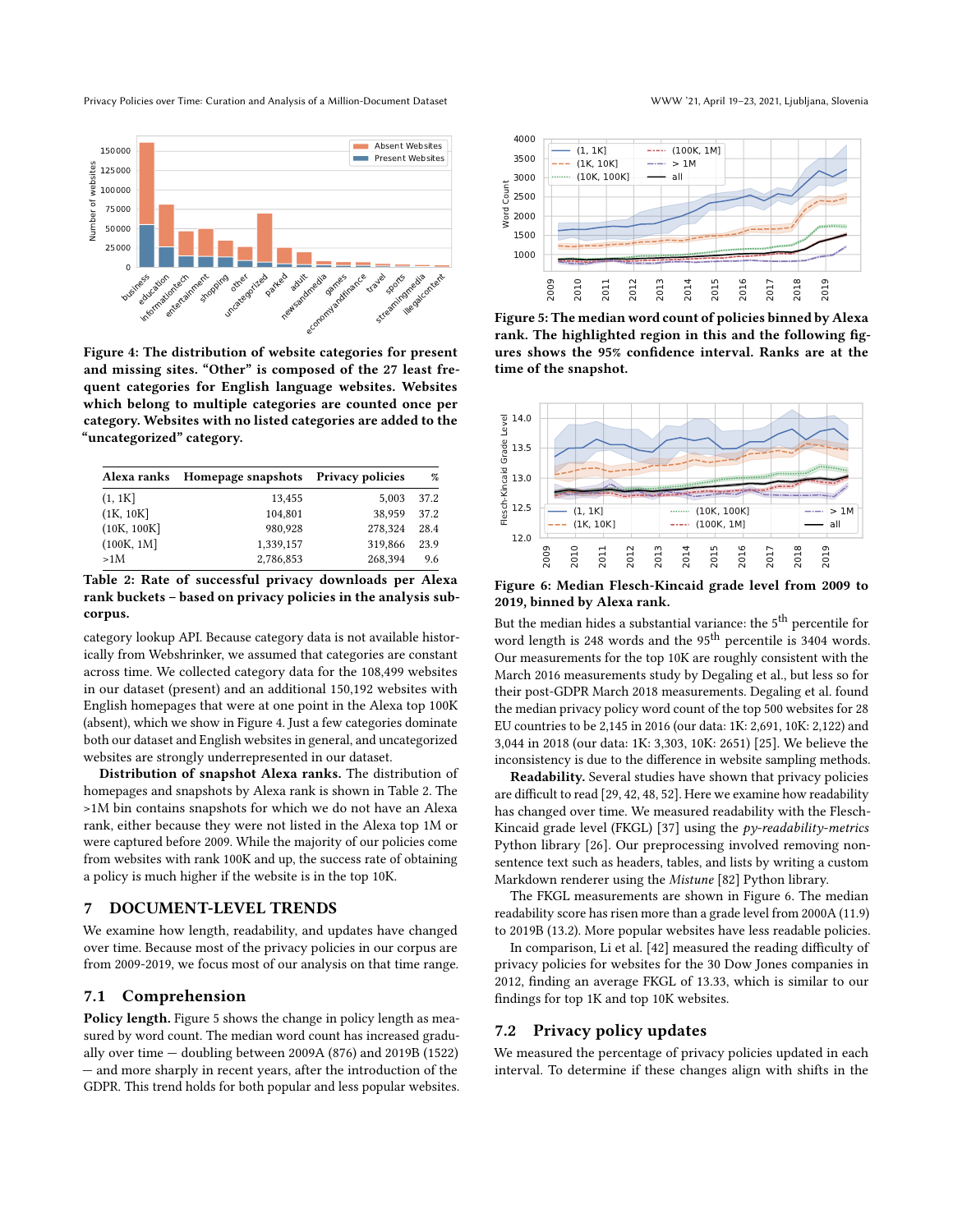<span id="page-7-2"></span>

Figure 7: Percentage of privacy policies updated per inter- $\mathbf{val}$ .<sup>[2](#page-7-1)</sup>

language of privacy policies, we also measured terms that have experienced changes in their usage at each interval.

Privacy policy updates. Figure [7](#page-7-2) shows the percentage of updated policies, considering only the significant updates, where the fuzzy similarity ratio [\[15\]](#page-10-23) of consecutive policy snapshots is less than or equal to 95% [\[44\]](#page-11-9). The spike in 2018 indicates the GDPR's substantial impact on privacy policies. Although the figure shows that popular websites update their policies more frequently, the GDPR appears to have caused a major uptick across all rank buckets.

Change-point concentration. To investigate the changes in privacy policy language and vocabulary, we counted the number of n-gram frequency change-points detected by the PELT algorithm [\[36\]](#page-11-43), using the ruptures library [\[74\]](#page-11-44). Change point detection algorithms originate from the signal processing literature, and are designed to identify when a time-series signal has experienced a failure [\[59\]](#page-11-45). In our case, n-gram frequency is the signal, and the "failures" are events that cause a shift in the usage.

We counted the number of change-points at each interval for lemmatized 1-grams and 8-grams with a document frequency of at least 0.01 in at least one interval. Figure [8](#page-7-3) shows that the change points for n-grams concentrate around GDPR's introduction, following a similar trend to document level updates in Figure [7.](#page-7-2) This indicates that not only are websites updating their policies, but that the vocabulary used in privacy policies was forced to evolve due to the GDPR.

Validation. To verify that the increase in privacy policy updates we observed in 2018A was related to the GDPR, we took a list of GDPR-related phrases identified by Degeling et al. [\[25\]](#page-10-7), plus the phrases "GDPR" and "General Data Protection Regulation," and selected the subset of 20 phrases with a relative document frequency of less than 1% in 2015A. We found that documents in 2018A containing at least one of these 20 GDPR-related phrases had a mean update length of 136 new lines, compared to 15 new lines in documents without these phrases, where "update length" is the number of added lines minus the number of deleted lines. The quartile boundaries were at, respectively, 0, 20, 129 and 0, 0, 0. This indicates that policies that contain GDPR-related terms were more likely to have a longer update in comparison to the prior version of the policy, supporting the link between the introduction of the GDPR and the increase in updates in 2018A. Fractross of the signal particle splits of the signal particle splits of the signal particle splits of the updates and the update of the updates and the updates was not possible and the update of the updates was not possi

WWW '21, April 19-23, 2021, Ljubljana, Slovenia Amos, Acar, Amos, Acar, Acar, Lucherini, Kshirsagar, Narayanan, and Mayer

<span id="page-7-3"></span>

Figure 8: Change point concentration. The y value is the number of frequent n-grams with change points in that interval for 1-grams, 3-grams, and 8-grams.

<span id="page-7-4"></span>

| 2-grams (Gain)           | <b>Entities (Pos Slope 2)</b> | 2-grams (Pos Slope 2)       |
|--------------------------|-------------------------------|-----------------------------|
| service providers (0.27) | gdpr(0.12)                    | personal data (0.14)        |
| data protection (0.27)   | eu(0.11)                      | data protection (0.13)      |
| personal data (0.24)     | google analytics (0.09)       | withdraw consent (0.13)     |
| may include (0.24)       | eea (0.08)                    | processing personal (0.13)  |
| may collect (0.22)       | facebook (0.07)               | legitimate interests (0.12) |

Table 3: The top five results from three categories of our automated trend surfacing tool. Scoring functions: "gain," is the difference between the lowest and highest frequency; "pos slope 2," is the maximum slope over any two intervals.

### <span id="page-7-0"></span>8 TERM-LEVEL TRENDS

Motivated by our analysis of updates and change-points, we sought to understand how the language of privacy policies has shifted. While we followed prior research in our use of manually crafted keywords to analyze trends [\[25\]](#page-10-7), we additionally developed a system to surface key terms that experts might otherwise overlook. Then we used the key terms surfaced by our tool to guide a more comprehensive analysis into specific concepts.

#### 8.1 Automated trend surfacing

We first built a pipeline to further clean and process the privacy policy texts. We started by replacing certain patterns—URLs, named entities using Spacy [\[33\]](#page-10-24), numbers, and emails—in the policies with placeholders. This allowed us to group together phrases that share the same template but include, for example, an organization name. We then extracted terms—n-grams, sentences, named entities, and URLs—for which we obtained the relative document frequency (the percentage of policies they appear in in an interval). Finally, we ranked terms of interest using a variety of scoring functions such as overall gain in relative frequency.

Results. Our trend surfacing tool returned hundreds of phrases which we manually inspected. We provide some examples of topscoring trends that our tool identified in Table [3.](#page-7-4) Under 2-grams measured by gain, we note the growth of terms such as "may include" and "may collect," which are terms of ambiguity in privacy policies (previously studied by Reidenberg et al. [\[62\]](#page-11-25)). This result suggests that privacy policies may be becoming more ambiguous over time, which should be investigated in future work. We noticed growth in terms related to European privacy regulation (GDPR, EU, EEA), along with Google Analytics and Facebook, two commonly used third-party services. We investigate this trend and other trends

<span id="page-7-1"></span> $^2$  We excluded snapshots for which we have a gap in the previous interval from Figure [7,](#page-7-2) since determining the exact time of the updates was not possible.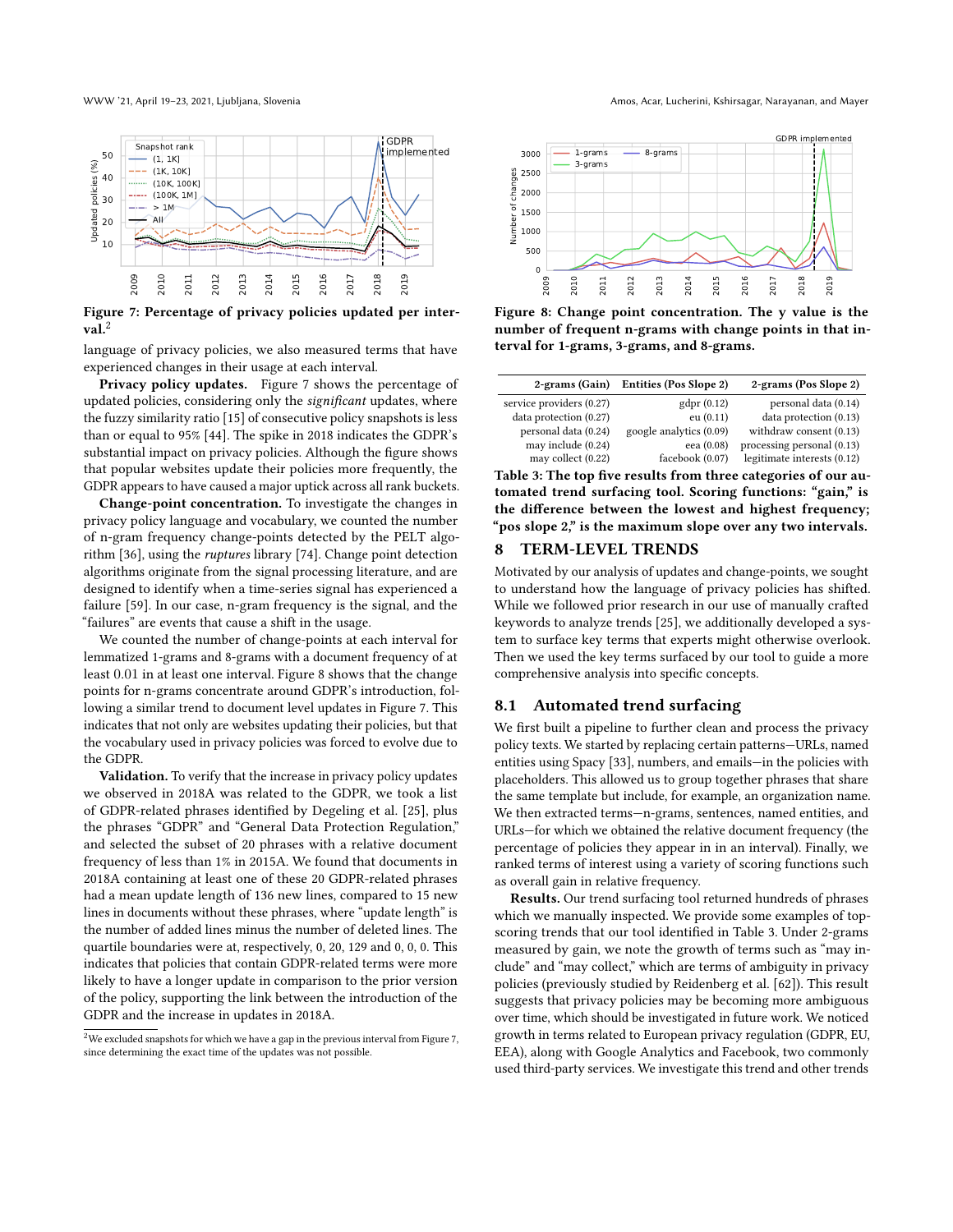<span id="page-8-2"></span>

Figure 9: The percentage of policies, after deduplication, referencing self-regulation bodies over time.

we observed in more depth in Section [8.2.](#page-8-0) Furthermore, we note growth in terms that likely relate to GDPR.

#### <span id="page-8-0"></span>8.2 Trends

After examining the results of our automated trend surfacing tool, we chose to investigate trends in three categories: self-regulatory bodies, tracking technologies, and third parties. We investigated tracking technologies because our tool identified several dozen terms of interest related to cookies and web beacons. Similarly, we included third parties as a category because our tool identified terms including Google, Facebook, Instagram, and Twitter. Furthermore, adequate disclosure in each of these categories is crucial to demonstrate the transparency that is a premise of notice and choice. Finally, we chose to investigate self-regulatory initiatives because our tool identified several terms containing TrustArc, NAI, and DAA as gaining traction, which may be of interest to regulators.

Self-regulatory initiatives. We began by identifying a set of self-regulatory initiatives. We chose six privacy seal vendors from prior work [\[65\]](#page-11-46) and three advertising industry trade groups. We then measured how often privacy policies referred to these selfregulatory initiatives, counting a privacy policy as referencing an initiative if it either included the initiative's name or a link to the initiative's website.<sup>[3](#page-8-1)</sup> Figure [9](#page-8-2) plots these references over time, omitting the initiatives that were mentioned in fewer than 1% of privacy policies.

The graph indicates that self-regulatory online advertising trade groups—the Network Advertising Initiative (NAI), Digital Advertising Alliance (DAA), and European Interactive Digital Advertising Alliance (EDAA)—have seen substantial growth in mentions in privacy policies. The EDAA appears to have more than doubled its presence after the GDPR's introduction, and the NAI has risen around four-fold in 10 years. By contrast, self-regulatory initiatives that are more commonly associated with first-party websites— TrustArc and the Better Business Bureau (BBB)—have remained relatively stagnant over time.

Tracking technologies. Tracking technologies are pervasive in the modern web [\[28\]](#page-10-25). If privacy policies were fully transparent, we would expect that observations of tracking technologies on the web would match mentions in privacy policies, so we investigated how frequently privacy policies disclose the use of tracking technologies.

<span id="page-8-3"></span>

Figure 10: The percentage of policies, after deduplication, that reference terms related to stateful tracking technologies. The dot labeled "Cookies" is the percentage of websites in the Alexa top 100K with any observed cookies [\[14\]](#page-10-26). The dot "Web beacons" is the percentage of websites in the Alexa top 10K with observed pixels [\[30\]](#page-10-27).

<span id="page-8-4"></span>

Figure 11: The percentage of policies, after deduplication, that reference terms related to fingerprinting. The dot labeled "1K" is the percentage of websites in the Alexa top 1K at the time with observed canvas fingerprinting, and "1M" is the top 1M [\[28\]](#page-10-25).

Using our automated trend surfacing tool as a guide, we selected four terms related to tracking technologies, which we split into two categories: stateful tracking technologies and stateless ("fingerprinting") tracking technologies [\[47\]](#page-11-47). We constructed regular expressions to match all names listed in the respective Wikipedia entry for the technology [\[18–](#page-10-28)[23\]](#page-10-29). The percentage of privacy policies containing the first and second groups are shown in Figure [10](#page-8-3) and Figure [11,](#page-8-4) respectively. Mentions of "cookie" are quite close to the observations of the usage of cookies by Englehardt and Narayanan [\[28\]](#page-10-25), and Cahn et al. [\[14\]](#page-10-26). However, web beacons and fingerprinting appear to be underreported. Fouad et al. measured that 94.6% of the Alexa top 10K websites had web beacons [\[30\]](#page-10-27), compared to 25.8% of policies in 2019 mentioning the related terms. Further, fingerprinting related terms were mentioned far less commonly than Englehardt and Narayanan's measurements of canvas fingerprinting in both the top 1K and top 1M [\[28\]](#page-10-25).

Third parties. Third-party services are often associated with tracking users on the web [\[28\]](#page-10-25). Continuing our investigation of disclosure and transparency, we chose to examine how often privacy policies disclose the prevalence of third parties.

We compiled a list of 20 popular third parties from other measurements of third parties on the web [\[27,](#page-10-30) [28,](#page-10-25) [41\]](#page-11-34). We searched for alternative names for each third party and domain names operated by the third party using data from DuckDuckGo's Tracker Radar project [\[27\]](#page-10-30). We chose the top five most referenced third parties

<span id="page-8-1"></span> $3$ We combined TrustArc and TRUSTe in our analysis, since they are the same entity. Our automated trend detection identified TrustArc as a term with increasing frequency, but when combined with TRUSTe the frequency of references is stable over time.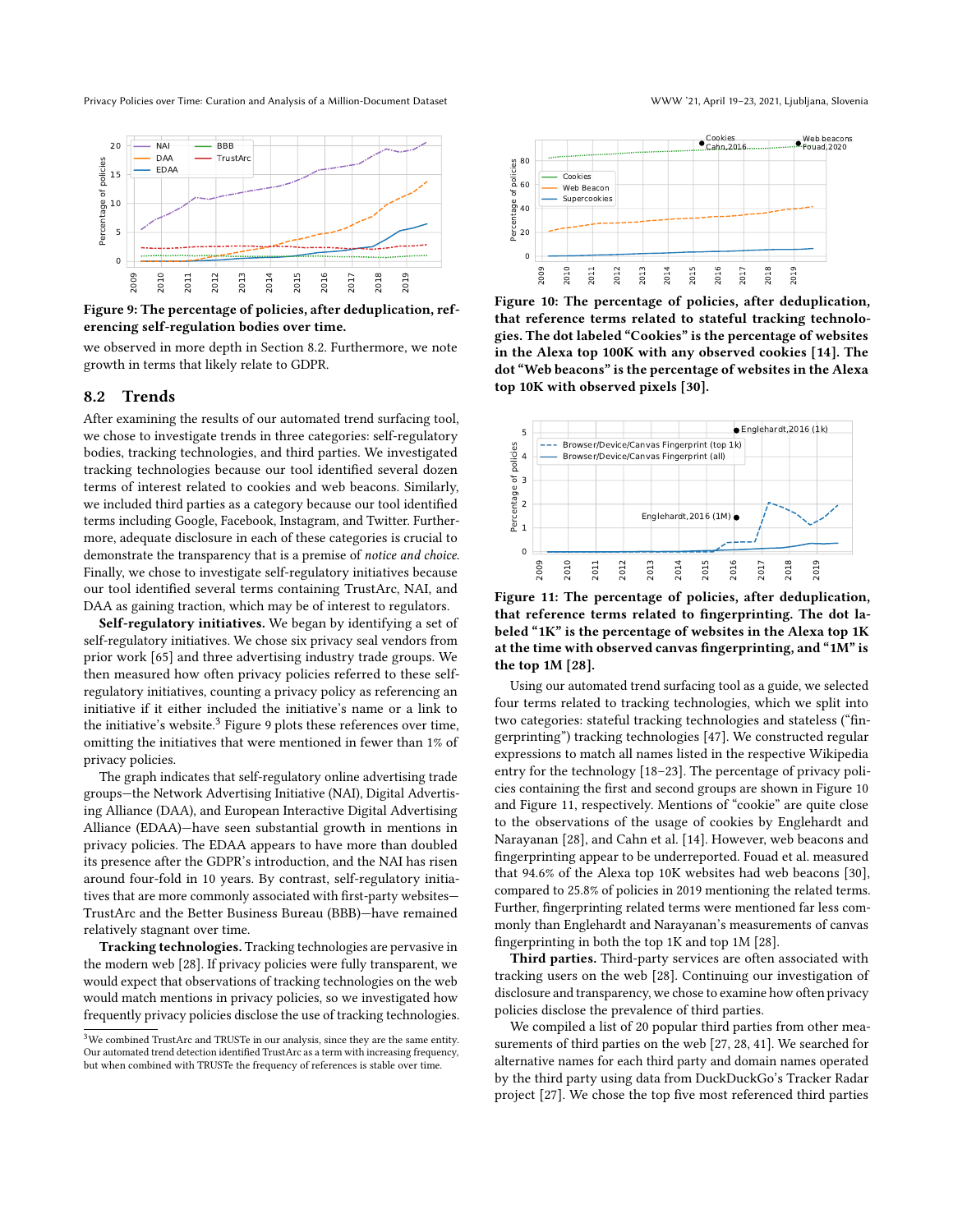<span id="page-9-1"></span>

Figure 12: The percentage of policies, after deduplication, that reference specific third parties. A match for a common name for the third-party organization, or a match in a link for any domain owned by the third-party organization or their parent organization was considered a reference. Dots indicate measurements of the presence of third parties as a tracker [\[28\]](#page-10-25).

<span id="page-9-2"></span>

| Query                             | Positive | Negative |
|-----------------------------------|----------|----------|
| Cookies                           | 99       | 1        |
| Web Beacon                        | 89       | 11       |
| Supercookies                      | 99       | 1        |
| Browser/device/canvas fingerprint | 100      | 0        |
| Google                            | 95       | 5        |
| Facebook                          | 86       | 14       |
| Twitter                           | 73       | 27       |
| Amazon                            | 86       | 14       |
| Yahoo/AOL                         | 97       | 3        |
| TrustArc                          | 87       | 13       |
| <b>BBB</b>                        | 97       | 3        |
| NAI                               | 95       | 5        |
| DAA                               | 100      | $\Omega$ |
| <b>EDAA</b>                       | 100      | 0        |

Table 4: Manual validation of 100 positives for each query. For third parties and tracking technologies, positives indicate the term is used in a context related to tracking. For self-regulatory initiatives, positives indicate a relationship with the initiative.

in 2019B, which we show in Figure [12.](#page-9-1) We found that these third parties were mentioned in privacy policies far less frequently than they were observed in the web measurements [\[27,](#page-10-30) [28\]](#page-10-25).

The gap between observation and disclosure indicates that many privacy policies may not be disclosing all present third parties. We note that reporting of third parties is largely increasing. It is unclear if this is due to increased presence or transparency.

Validation. We evaluated our matching criteria for tracking technologies, third parties, and self-regulatory initiatives, to ensure that we were studying the intended trends. Table [4](#page-9-2) presents results from manually labeling 100 positive examples of each matching category, showing that our matching criteria have high precision.

Outbound links. In addition to disclosing third-party partners, companies may provide links to opt-out pages, industry organizations, or third-party partners that they share data with. Analyzing links found in the privacy policies may reveal trends in third-party data sharing and the effect of regulation on transparency. Here we study links from one privacy policy to another.

<span id="page-9-3"></span>

| <b>Privacy policy URL</b>            | # of websites with linking policy |
|--------------------------------------|-----------------------------------|
| google.com/privacy ads.html          | 11,324                            |
| google.com/intl/en/policies/privacy  | 1,690                             |
| google.com/policies/privacy          | 1,421                             |
| automattic.com/privacy               | 948                               |
| twitter.com/privacy                  | 931                               |
| google.com/privacy.html              | 873                               |
| facebook.com/policy.php              | 607                               |
| google.com/privacypolicy.html        | 559                               |
| mailchimp.com/legal/privacy          | 528                               |
| doubleclick.net/us/corporate/privacy | 498                               |

Table 5: Privacy policies that are most linked from the other privacy policies. The right column indicates the distinct number of sites.

We found that 20.3% of websites link to one or more additional privacy policies. This result implies that users wishing to achieve a comprehensive understanding of a website's data practices face an increased burden of reading both the first-party policy and the linked policies. We show the ten privacy policy URLs with the most incoming links from other policies in Table [5,](#page-9-3) which includes six policy URLs from Google.

The privacy links we observe provide an alternate explanation to the disparity we observed in our discussion of tracking technologies —specific technologies may not be named because they are explained in the third party's privacy policy—instead of the first party's.

#### <span id="page-9-0"></span>9 CONCLUSION

We developed a system for the longitudinal, large-scale, automated collection and curation of privacy policies. Using the system we built a dataset of over 1M privacy policies that span more than two decades. We found that privacy policies are becoming longer and harder to read.

We developed an automated trend surfacing tool and investigated some of the surfaced trends. Specifically, we investigated trends around third parties, tracking technologies, and self-regulatory bodies. Our results suggest that privacy policies show a concerning lack of transparency: the usage of third parties and tracking technologies is severely underreported.

Our results add to the growing body of evidence suggesting the inadequacy of the "notice and choice" model for privacy policy regulation and demonstrate the monumental impact of the GDPR.

**Release.** Our dataset and source code is available for public use.<sup>[4](#page-9-4)</sup> The access requests we have received have revealed a diversity of use cases for our data, including the study of responses to regulation, automated enforcement, health information technology, and ethics.

In addition to making data and code available, inspired by the TOSBack project [\[73\]](#page-11-48), we built a chronologically accurate GitHub repository of the policy documents in our dataset. We used Git-Python [\[72\]](#page-11-49) to commit privacy policy texts and HTML sources (in a separate branch) using the time-of-archive timestamps and detailed privacy policy metadata. GitHub's easy to use web interface enables users without technical skills to perform full text search, compare different versions of the same policy, or use the "Blame" feature to trace modifications. Finally, we built a separate web interface to make it easier to search, filter, and explore the privacy policies in the GitHub repository.

<span id="page-9-4"></span> $^4$ <https://privacypolicies.cs.princeton.edu/>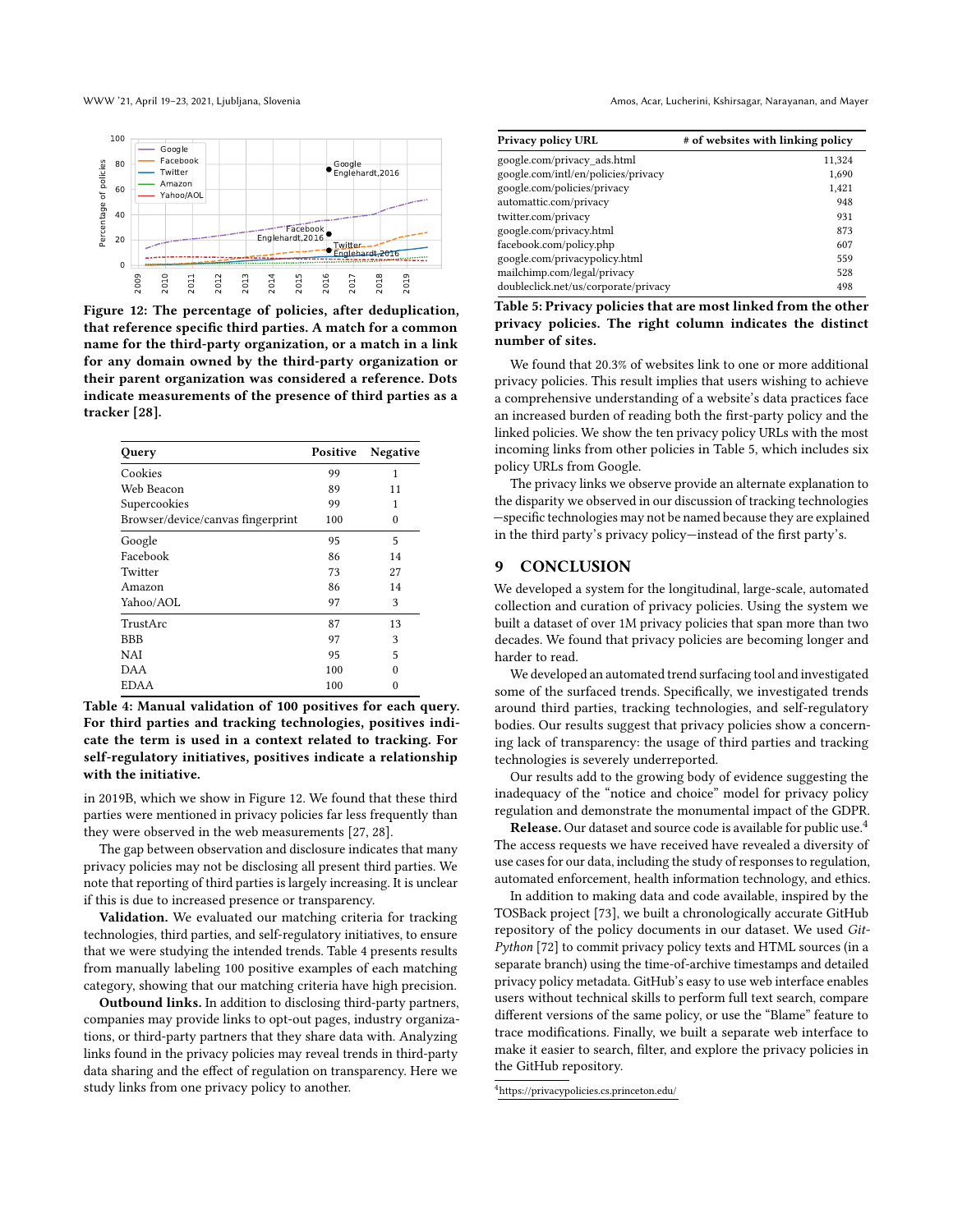Limitations. Our data collection and analyses were limited to privacy policies; we did not analyze how archived websites track users or share personal data with third parties.

For internationalized websites, the location of the Wayback Machine crawlers could determine the language of the archived site and its privacy policy. Although "the vast majority of captures are initiated from the [United States]," there is no way to determine the location, country, or IP address of the Wayback Machine crawlers that captured a particular snapshot [\[45\]](#page-11-50).

For our readability discussion, we noted that readability metrics have limitations; they do not consider organization, formatting, or length of the document, nor the semantic difficulty of the document.

In our discussion of how terms trend over time, we used (typically handcrafted) regular expressions to search for referenced terms. Despite our best efforts and extensive manual validation, these regular expressions may capture terms that we did not intend to capture. They additionally may capture terms we intended to capture, but do not fit the targeted concept, and they may miss terms that fit the targeted concept.

Future work. Based on our results we suggest several directions for future work. The reporting gap for third parties and tracking technologies could be investigated with a combination of web measurements and privacy policy analysis. Another direction is to further investigate ambiguity in privacy policies.

More sophisticated natural language processing techniques applied to longitudinal privacy policy data could improve our understanding of how online services adapt to new privacy regulations, the prevalence of specific business practices, and whether online services are complying with privacy laws. We anticipate that our dataset will prove useful for research in all of these directions.

## ACKNOWLEDGMENTS

We thank Mohamed El-Dirany for his help with the initial exploration of this space, Prateek Mittal for his advice and guidance, Lucina Schwartz for help with editing, and the reviewers for their insightful comments. Gunes Acar holds a Postdoctoral fellowship of the Research Foundation Flanders (FWO). This work was supported by CyberSecurity Research Flanders (VR20192203).

#### REFERENCES

- <span id="page-10-1"></span>[1] California Civil Code §§ 1798.100-1798.199.100. .
- <span id="page-10-15"></span>[2] Rami Al-Rfou. 2020. polyglot. Retrieved 2. Apr. 2020 from [https://pypi.org/](https://pypi.org/project/polyglot) [project/polyglot](https://pypi.org/project/polyglot)
- <span id="page-10-16"></span>[3] Alir3z4. 2020. html2text. Retrieved 25. Feb. 2020 from [https://github.com/](https://github.com/Alir3z4/html2text) [Alir3z4/html2text](https://github.com/Alir3z4/html2text)
- <span id="page-10-6"></span>[4] Annie I. Anton, Julia B. Eart, Matthew W. Vail, Neha Jain, Carrie M. Gheen, and Jack M. Frink. 2007. HIPAA's Effect on Web Site Privacy Policies. IEEE Security & Privacy 5, 1 (Jan. 2007), 45–52.
- <span id="page-10-14"></span>[5] Internet Archive. 2018. Wayback Machine General Information. Retrieved 13. Feb. 2021 from [https://help.archive.org/hc/en-us/articles/360004716091-Wayback-](https://help.archive.org/hc/en-us/articles/360004716091-Wayback-Machine-General-Information)[Machine-General-Information](https://help.archive.org/hc/en-us/articles/360004716091-Wayback-Machine-General-Information)
- <span id="page-10-13"></span>[6] Internet Archive. 2020. wayback. Retrieved 24. Feb. 2020 from [https://github.](https://github.com/internetarchive/wayback/tree/master/wayback-cdx-server) [com/internetarchive/wayback/tree/master/wayback-cdx-server](https://github.com/internetarchive/wayback/tree/master/wayback-cdx-server)
- <span id="page-10-19"></span>[7] Internet Archive. 2020. Wayback Stats. Retrieved 5. May 2020 from [https:](https://analytics0.archive.org/stats/wb.php) [//analytics0.archive.org/stats/wb.php](https://analytics0.archive.org/stats/wb.php)
- <span id="page-10-20"></span>[8] Mete Balci. 2020. pdftitle. Retrieved 8. Apr. 2020 from [https://pypi.org/project/](https://pypi.org/project/pdftitle) [pdftitle](https://pypi.org/project/pdftitle)
- <span id="page-10-11"></span>[9] Vinayshekhar Bannihatti Kumar, Roger Iyengar, Namita Nisal, Yuanyuan Feng, Hana Habib, Peter Story, Sushain Cherivirala, Margaret Hagan, Lorrie Cranor, Shomir Wilson, Florian Schaub, and Norman Sadeh. 2020. Finding a Choice in a Haystack: Automatic Extraction of Opt-Out Statements from Privacy Policy Text. In Proceedings of The Web Conference 2020 (WWW '20). Association for Computing Machinery, New York, NY, USA, 1943–1954.
- <span id="page-10-5"></span>[10] Jasmine Bowers, Bradley Reaves, Imani N. Sherman, Patrick Traynor, and Kevin Butler. 2017. Regulators, Mount Up! Analysis of Privacy Policies for Mobile Money Services. In Thirteenth Symposium on Usable Privacy and Security (SOUPS 2017). USENIX Association, Santa Clara, CA, 97–114.
- <span id="page-10-17"></span>[11] Justin F Brunelle, Mat Kelly, Hany SalahEldeen, Michele C Weigle, and Michael L Nelson. 2015. Not all mementos are created equal: Measuring the impact of missing resources. International Journal on Digital Libraries 16, 3-4 (2015), 283– 301.
- <span id="page-10-18"></span>[12] Justin F Brunelle, Mat Kelly, Michele C Weigle, and Michael L Nelson. 2016. The impact of JavaScript on archivability. International Journal on Digital Libraries 17, 2 (2016), 95–117.
- <span id="page-10-0"></span>[13] California Business and Professions Code §§ 22575-22579.
- <span id="page-10-26"></span>[14] Aaron Cahn, Scott Alfeld, Paul Barford, and Shanmugavelayutham Muthukrishnan. 2016. An empirical study of web cookies. In Proceedings of the 25th International Conference on World Wide Web. 891–901.
- <span id="page-10-23"></span>[15] Adam Cohen. 2020. fuzzywuzzy. Retrieved 1. Apr. 2020 from [https://pypi.org/](https://pypi.org/project/fuzzywuzzy) [project/fuzzywuzzy](https://pypi.org/project/fuzzywuzzy)
- <span id="page-10-2"></span>[16] Federal Trade Commission. 1998. Privacy Online: A Report to Congress. Retrieved 13. Feb. 2021 from [https://www.ftc.gov/sites/default/files/documents/](https://www.ftc.gov/sites/default/files/documents/reports/privacy-online-report-congress/priv-23a.pdf) [reports/privacy-online-report-congress/priv-23a.pdf](https://www.ftc.gov/sites/default/files/documents/reports/privacy-online-report-congress/priv-23a.pdf)
- <span id="page-10-3"></span>[17] Federal Trade Commission. 2000. Privacy Online: Fair in the Electronic Marketplace. https://www.ftc.gov/sites/default/files/documents/reports/privacy-onlinefair-information-practices-electronic-marketplace-federal-trade-commissionreport/privacy2000.pdf.
- <span id="page-10-28"></span>[18] Contributors to Wikimedia projects. 2020. Cavnvas Fingerprinting - Wikipedia. Retrieved 15. Oct 2020 from [https://en.wikipedia.org/wiki/Canvas\\_fingerprinting](https://en.wikipedia.org/wiki/Canvas_fingerprinting)
- [19] Contributors to Wikimedia projects. 2020. Device Fingerprint Wikipedia. Retrieved 15. Oct 2020 from [https://en.wikipedia.org/wiki/Device\\_fingerprint](https://en.wikipedia.org/wiki/Device_fingerprint)
- [20] Contributors to Wikimedia projects. 2020. Evercookie Wikipedia. Retrieved 15. Oct 2020 from<https://en.wikipedia.org/wiki/Evercookie>
- [21] Contributors to Wikimedia projects. 2020. HTTP Cookie Wikipedia. Retrieved 15. Oct 2020 from [https://en.wikipedia.org/wiki/HTTP\\_cookie](https://en.wikipedia.org/wiki/HTTP_cookie)
- [22] Contributors to Wikimedia projects. 2020. Local Shared Object Wikipedia. Retrieved 15. Oct 2020 from [https://en.wikipedia.org/wiki/Local\\_shared\\_object](https://en.wikipedia.org/wiki/Local_shared_object) [23] Contributors to Wikimedia projects. 2020. WebBeacon - Wikipedia. Retrieved
- <span id="page-10-29"></span>15. Oct 2020 from [https://en.wikipedia.org/wiki/Web\\_beacon](https://en.wikipedia.org/wiki/Web_beacon)
- <span id="page-10-4"></span>[24] Mary J Culnan. 2000. Protecting privacy online: Is self-regulation working? Journal of Public Policy & Marketing 19, 1 (2000), 20–26.
- <span id="page-10-7"></span>[25] Martin Degeling, Christine Utz, Christopher Lentzsch, Henry Hosseini, Florian Schaub, and Thorsten Holz. 2019. We value your privacy... now take some cookies: Measuring the GDPR's impact on web privacy. Proceedings of the Network and Distributed Systems Security Symposium (2019).
- <span id="page-10-22"></span>[26] Carmine DiMAscio. 2020. py-readability-metrics. [https://github.com/cdimascio/](https://github.com/cdimascio/py-readability-metrics) [py-readability-metrics.](https://github.com/cdimascio/py-readability-metrics)
- <span id="page-10-30"></span>[27] DuckDuckGo. 2020. DuckDuckGo Tracker Radar Exposes Hidden Tracking. Retrieved 13. Feb. 2021 from [https://spreadprivacy.com/duckduckgo-tracker](https://spreadprivacy.com/duckduckgo-tracker-radar/)[radar/](https://spreadprivacy.com/duckduckgo-tracker-radar/)
- <span id="page-10-25"></span>[28] Steven Englehardt and Arvind Narayanan. 2016. Online tracking: A 1-million-site measurement and analysis. In Proceedings of the 2016 ACM SIGSAC conference on computer and communications security. 1388–1401.
- <span id="page-10-9"></span>[29] Benjamin Fabian, Tatiana Ermakova, and Tino Lentz. 2017. Large-scale readability analysis of privacy policies. In Proceedings of the International Conference on Web Intelligence. 18–25.
- <span id="page-10-27"></span>[30] Imane Fouad, Nataliia Bielova, Arnaud Legout, Natasa Sarafijanovic-Djukic, et al. 2020. Missed by Filter Lists: Detecting Unknown Third-Party Trackers with Invisible Pixels. Proceedings on Privacy Enhancing Technologies 2020, 2 (2020), 499–518.
- <span id="page-10-8"></span>[31] Hana Habib, Sarah Pearman, Jiamin Wang, Yixin Zou, Alessandro Acquisti, Lorrie Faith Cranor, Norman Sadeh, and Florian Schaub. 2020. "It's a Scavenger Hunt": Usability of Websites' Opt-Out and Data Deletion Choices. In Proceedings of the 2020 CHI Conference on Human Factors in Computing Systems (CHI '20). Association for Computing Machinery, New York, NY, USA, 1–12.
- <span id="page-10-12"></span>[32] Hamza Harkous, Kassem Fawaz, Rémi Lebret, Florian Schaub, Kang G Shin, and Karl Aberer. 2018. Polisis: Automated analysis and presentation of privacy policies using deep learning. In 27th USENIX Security Symposium USENIX Security 18. 531–548.
- <span id="page-10-24"></span>[33] Matthew Honnibal, Ines Montani, Sofie Van Landeghem, and Adriane Boyd. 2020. spaCy: Industrial-strength Natural Language Processing in Python. [https:](https://doi.org/10.5281/zenodo.1212303) [//doi.org/10.5281/zenodo.1212303](https://doi.org/10.5281/zenodo.1212303)
- <span id="page-10-21"></span>[34] ICANN. 2020. ICANN | Descriptions and Contact Information for ICANN-Accredited Registrars. Retrieved 27. May 2020 from [https://www.icann.org/](https://www.icann.org/registrar-reports/accreditation-qualified-list.html) [registrar-reports/accreditation-qualified-list.html](https://www.icann.org/registrar-reports/accreditation-qualified-list.html)
- <span id="page-10-10"></span>[35] Carlos Jensen and Colin Potts. 2004. Privacy Policies as Decision-Making Tools: An Evaluation of Online Privacy Notices. In Proceedings of the SIGCHI Conference on Human Factors in Computing Systems (CHI '04). Association for Computing Machinery, New York, NY, USA, 471–478.